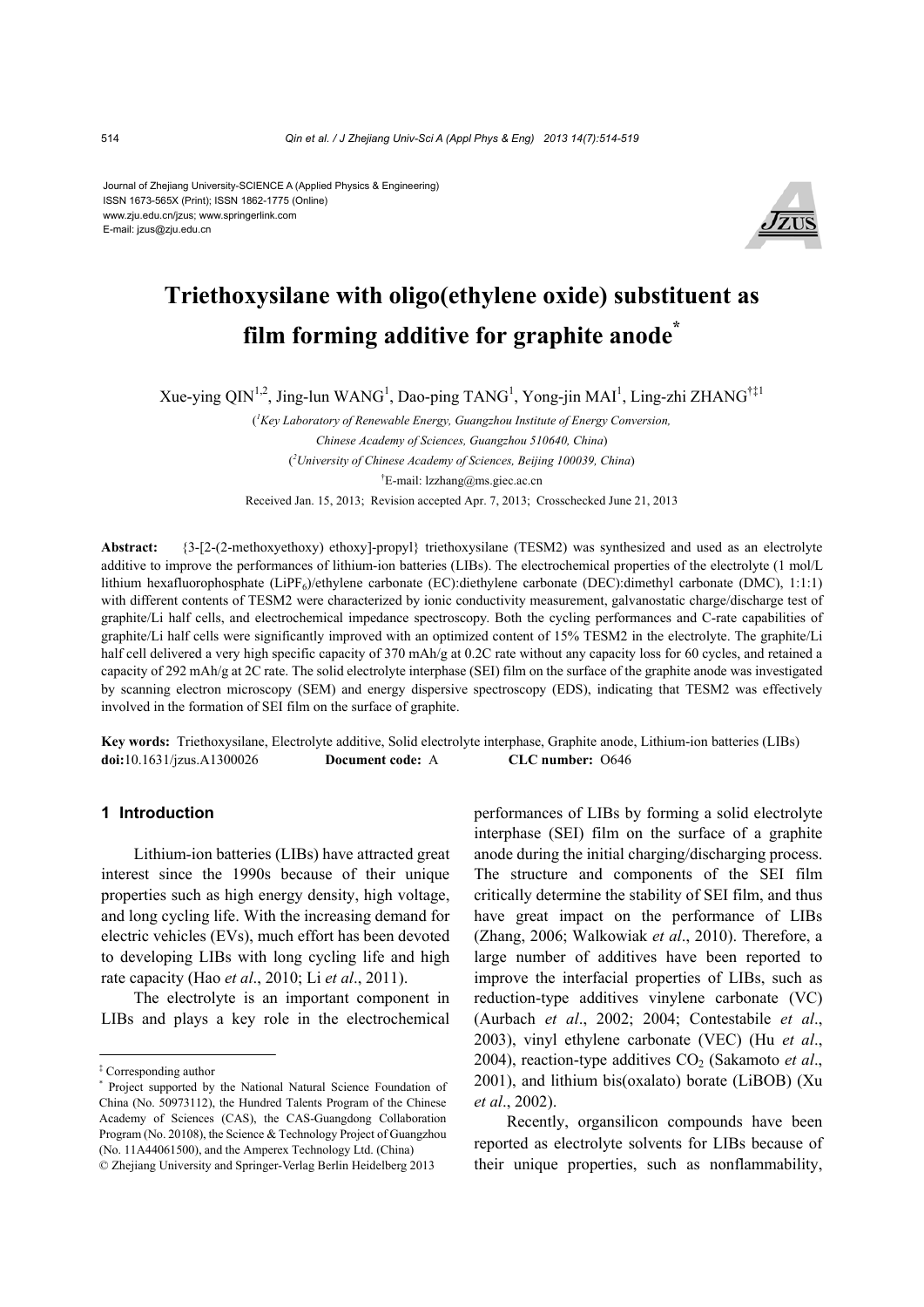biocompatibility, and thermal and electrochemical stability (Zhang *et al*., 2008). Some organosilicon compounds have already been developed as functional electrolyte additives such as film forming (Markovsky *et al*., 2004; Schroeder *et al*., 2006a; 2006b; Ryu *et al*., 2008; Xia *et al*., 2008; Song and Baek, 2009; Walkowiak *et al*., 2008; 2010; Li *et al*., 2011), and flame retardant (Zhang *et al*., 2009; Li *et al*., 2011) additives. To date, phenyl-functionalized silane (Xia *et al*., 2008; Li *et al*., 2011), polyetherfunctionalized disiloxanes (Walkowiak *et al*., 2008; 2010) and silicon tripodands (Schroeder *et al*., 2006a; 2006b) have been reported as additives in propylene carbonate (PC)-based electrolytes for graphite anodes to prevent exfoliation of the graphite.

In this work, we synthesized a triethoxysilane with oligo(ethylene oxide) substituent,  $\{3-[2-(2-1)]\}$ methoxyethoxy) ethoxy]-propyl} triethoxysilane (TESM2), and used it as a film forming additive in the electrolyte of 1 mol/L lithium hexafluorophosphate  $(LiPF<sub>6</sub>)$ /ethylene carbonate (EC):diethylene carbonate (DEC):dimethyl carbonate (DMC) (1:1:1, defined as LB303) for a graphite anode. The film forming capability was characterized by the electrochemical impedance spectroscopy (EIS), scanning electron microscopy (SEM), and energy dispersive spectroscopy (EDS) analyses. The electrochemical performances of the electrolytes with different contents of TESM2 were investigated in graphite/Li half cells.

#### **2 Experimental**

#### **2.1 Materials**

2-(2-methyloxyethoxy) ethanol (99%), triethoxysilane (97%), and allyl bromide (97%) were obtained (Aladdin Co., China). The triethoxysilane was dried with molecular sieves before use. Potassium hydroxide (KOH, 85%) was purchased from the Guangzhou Maolin Co. (China). The platinum(IV) oxide (PtO<sub>2</sub>, metal content 84.65%) was purchased from the Shaanxi Kaida Chemical Engineering Co. (China). Graphite was obtained from the Amperex Technology Ltd. (China). The electrolyte of LB303 (with water content below 20 ppm) was commercially available from the Zhangjiagang Guotai-Huarong Co. (China).

#### **2.2 Apparatus**

<sup>1</sup>H NMR (nuclear magnetic resonance) and <sup>13</sup>C NMR spectra were taken on a Bruker avence 600 spectrophotometer. Ionic conductivity of electrolytes (LB303) with different contents of TESM2 at room temperature were measured using a YSI 3200 conductivity instrument equipped with an YSI 3253 conductivity cell (conductivity meter DDS-310). The water content of electrolytes was measured by the Karl-Fischer coulometric moisture titrator (831 KF). All the cells were assembled under a dry argon atmosphere in glove box (Mikrouna,  $H_2O$  and  $O_2<$ 1 ppm). The constant discharge and charge measurements of the graphite/Li cells were carried out with a multi-channel battery test system (Neware BTS-610) using 2032 coin cells at room temperature. The EIS was measured on an electrochemical analyzer (BAS-ZAHNER IM6) with 5 mV AC amplitude applied in the frequency range of 0.01 Hz to 100 kHz. SEM and EDS were performed on the Hitachi S4800 to inspect the surface morphology of the graphite electrode. Before SEM and EDS, the cycled graphite electrode was washed three times with pure DEC followed by vacuum drying overnight at room temperature.

## **2.3 Cell preparation and electrochemical measurements**

The graphite electrode was prepared by coating a mixture of graphite, carbon black, and poly(vinyledene) diflouride (PVDF) with weight ratio 90:5:5 on copper foil. The separator was purchased from Celgard Co. (Celgard 2400, USA). The electrolytes were prepared by adding 0, 5%, 10%, 15%, and 20% TESM2 to the electrolyte of LB303. The cycling performance tests of the cells were operated at a constant current density of 0.2C  $(74.4 \text{ mA/g})$  under 0.005–3 V. The C-rate performance tests of the cells were operated at a constant current density of 0.2C (10 cycles), 0.5C (10 cycles), 1C (10 cycles), 2C (10 cycles), 4C (10 cycles), and 0.2C (2 cycles) under 0.005–3 V. All cell tests were conducted at a constant temperature of 25 °C.

#### **2.4 Synthesis of TESM2**

Firstly, allyl bromide (0.8 mol, 96.8 g) was added to a mixture of KOH (0.8 mol, 44.8 g) and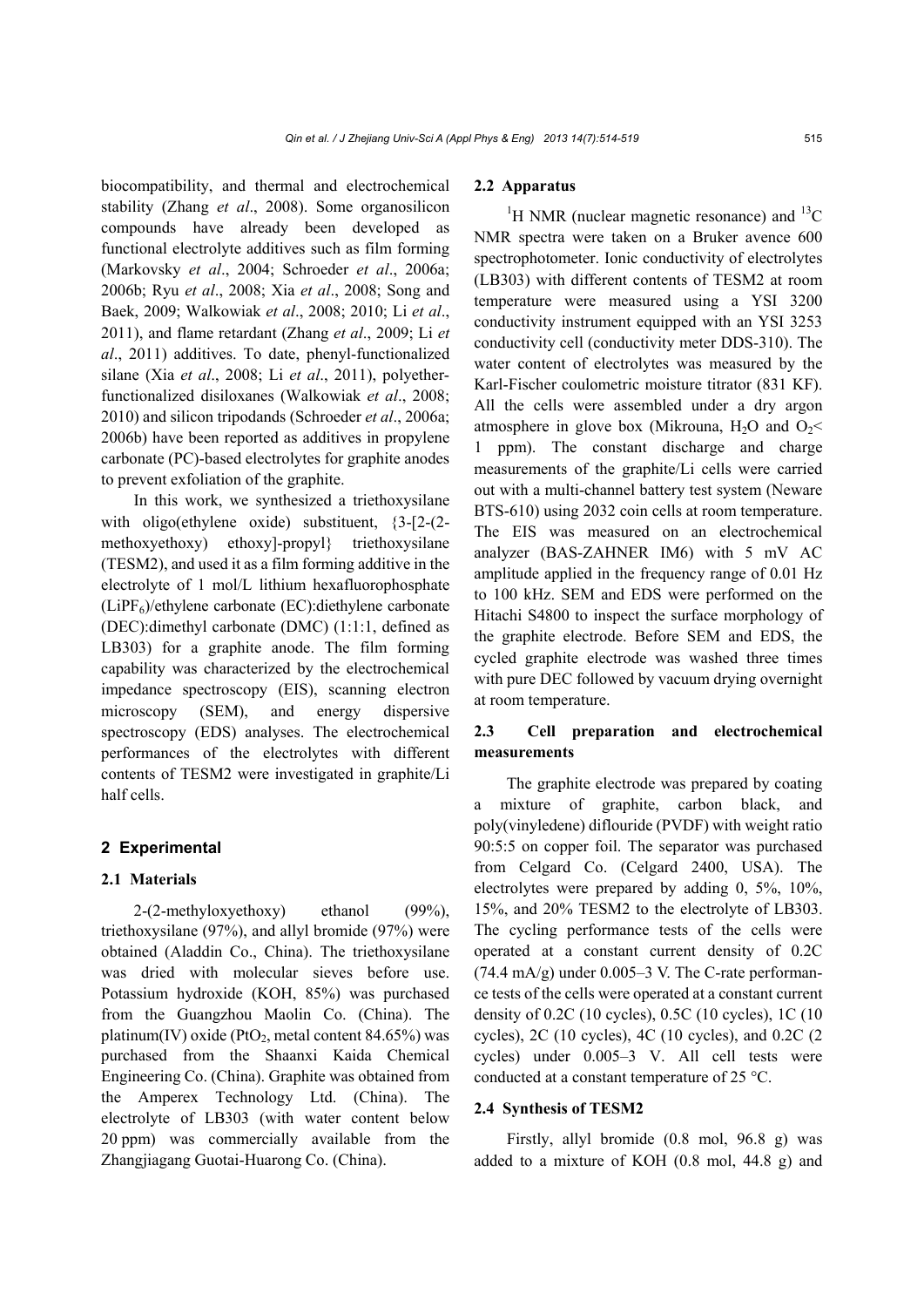2-(2-methyloxyethoxy) ethanol (0.7 mol, 84 g) in a two-necked flask at 0 °C, then the mixture was stirred at 55 °C overnight. After completion of the reaction, the product was extracted with toluene/water  $(1:1)$ , and dried with MgSO4. After pumping off the solvent, the allyl substituted oligo(ethylene oxide) ether was purified through repeated vacuum distillation in the presence of  $CaH<sub>2</sub>$  to remove trace water, giving the purity of 99% characterized by gas chromatography. TESM2 was produced by hydrosilylation reaction of allyl substituted oligo(ethylene oxide) ether (0.3 mol, 48 g) and triethoxysilane  $(0.3 \text{ mol}, 49.2 \text{ g})$  with  $1\%$ (in weight) PtO<sub>2</sub> as a catalyst in the condition of 80 °C for 12 h. Upon reaction completion, TESM2 was purified by repeated vacuum distillation giving a yield of 80% with a purity of 99.6%. The TESM2 was dried over molecular sieves to ensure water content below 20 ppm prior to use for electrochemical tests. The chemical structure of TESM2 was confirmed by NMR: <sup>1</sup>H NMR (600 MHz, CDCl<sub>3</sub>): 0.62 (m, 2H), 1.21 (t, J=7 Hz, 9H), 1.69 (m, 2H), 3.38 (s, 3H), 3.42  $(t, J=7 Hz, 2H)$ , 3.54 (m, 2H), 3.58 (m, 2H), 3.63 (m, 4H), 3.80 (q, J=7 Hz, 6H); <sup>13</sup>C NMR (109 MHz, CDCl3): 6.41, 18.25, 22.87, 58.30, 58.97, 69.97, 70.51, 70.63, 71.93, 73.60.

#### **3 Results and discussion**

#### **3.1 Synthesis and characterization**

The TESM2 was synthesized through a hydrosilylation reaction of triethoxysilane with oligo(ethylene oxide) allyl methyl ether using  $PtO<sub>2</sub>$  as a catalyst to yield 80% (Scheme 1) (Ghosh *et al*., 2005). Its chemical structure was confirmed by NMR (Section 2). The basic physical properties of TESM2 at room temperature were collected, showing a low viscosity (3.26 mPa·s), moderate dielectric constant (4.88) and ionic conductivity (1.14 mS/cm doped with 1 mol/L LiTFSI).

The dependence of ionic conductivity of the electrolytes with different doping content of TESM2 is plotted in Fig. 1. The ionic conductivity of the electrolytes decreased with increasing TESM2 content, reducing from 9.4 mS/cm without additive to 7.4 mS/cm with 20% addition of TESM2 in the electrolyte of LB303.



**Scheme 1 Synthesis of silane-based compound TESM2**



**Fig. 1 Relationship between the ionic conductivity and doping content of TESM2 in LB303** 

#### **3.2 Cycle performance test**

Fig. 2 shows the cycling and C-rate performances of graphite/Li half cells with different contents of TESM2 in LB303 electrolyte. All the cycling performances of the cells were improved with 5%, 10%, 15%, and 20% additions of TESM2 without sacrificing the initial coulombic efficiency (the initial coulombic efficiencies of the cells with 0, 5%, 10%, 15%, and 20% addition of TESM2 are 82.0%, 79.5%, 81.1%, 81.6%, and 81.1%, respectively), as compared with the control cell without additive (Fig. 2a). The cell with 20% addition exhibited the highest capacity of 370 mAh/g and showed no capacity loss after 60 cycles. Furthermore, the C-rate performances of the cells (with charge/discharge rates of 1C, 2C, and 4C) were also improved with 5%, 10%, and 15% additions of TESM2, but not with 20% addition (Fig. 2b). The graphite/Li cell with 15% addition displayed the best C-rate performance at 4C rate. Moreover, the higher doping content of TESM2 deteriorated the rate performances as seen in the case of 20% addition, probably due to its low ionic conductivity (Fig. 1).

#### **3.3 Impedance analysis**

The EIS and surface analysis of these graphite electrodes were carried out to investigate the underlying impact of the doping content of TESM2 on the cycling and C-rate performance. The impedance of graphite/Li cells with different contents of TESM2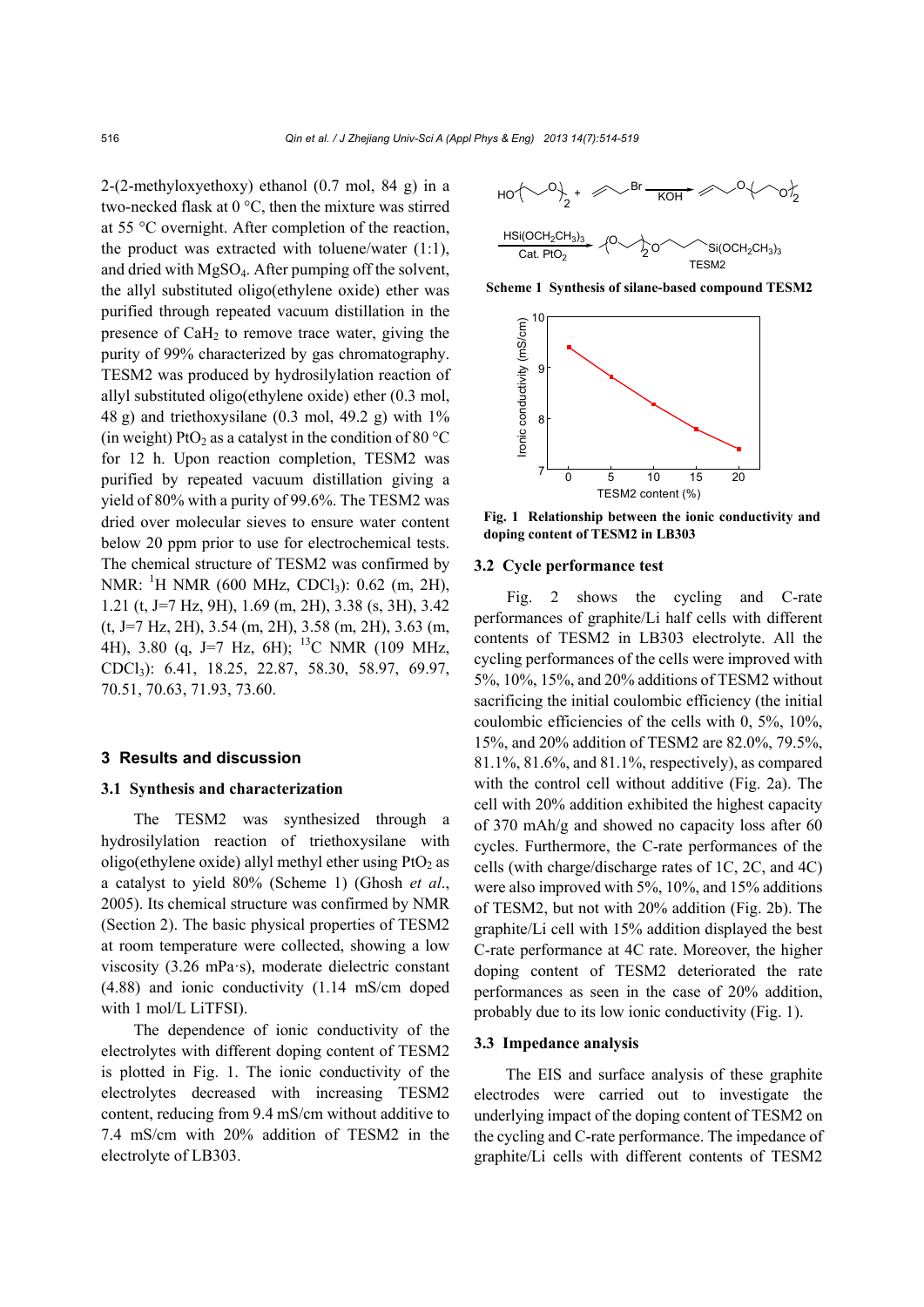in LB303 after 4 cycles are shown in Fig. 3. In the Nyquist plots, the semicircles at high frequency are related to the SEI film resistance and the impedance of lithium ion transport through the interphase of electrolyte and electrode (Hao *et al*., 2010; Li *et al*., 2011). The SEI film resistances of the cells with 5%, 10%, and 15% additions were 14.0  $\Omega$ , 15.0  $\Omega$ , and 15.5 Ω, respectively, as compared with higher values of 18.0  $\Omega$  and 17.7  $\Omega$  for the cell without and with 20% addition in the electrolyte, respectively. This decrease of the resistance with proper doping content implies a higher lithium ion migration rate and better kinetic characters, thus the C-rate performance of the cells was improved.



**Fig. 2 Cycling performance at 0.2C rate (a) and C-rate performance (b) of graphite/Li batteries with different doping contents of TESM2 in LB303** 



**Fig. 3 Impedance of graphite/Li batteries with different doping contents of TESM2 added in LB303 after 4 cycles**

#### **3.4 Analyses of graphite anode surface**

To further study the effect of TESM2 on the surface modification of graphite anode, SEM analysis was conducted to characterize the surface morphologies of graphite electrodes. For the cell without additive (Fig. 4a), there was more fluff-like and particle-like materials covered on the surface of graphite; while the surface of graphite with 10% additive became smoother and had large-sized particles (Fig. 4b).



**Fig. 4 SEM micrographs of graphite electrode without TESM2 (a) and with 10% TESM2 after 3 cycles (b)** 

The surface film components of the graphite anode without and with 10% TESM2 addition in LB303 were further studied by EDS (Fig. 5). A silicon peak at 1.8 keV was detected for the sample of the latter cell, indicating that TESM2 was obviously involved in the formation of SEI film on graphite anode. No silicon signal was observed for the sample of the cell without additive. On the other hand, the increase of the carbon signal in the EDS spectrum of the sample with TESM2 addition further evidenced that TESM2 was involved in the formation of SEI film, as the carbon content relative to oxygen of TESM2 was higher than EC. Apparently, TESM2 participated in the formation of SEI film on graphite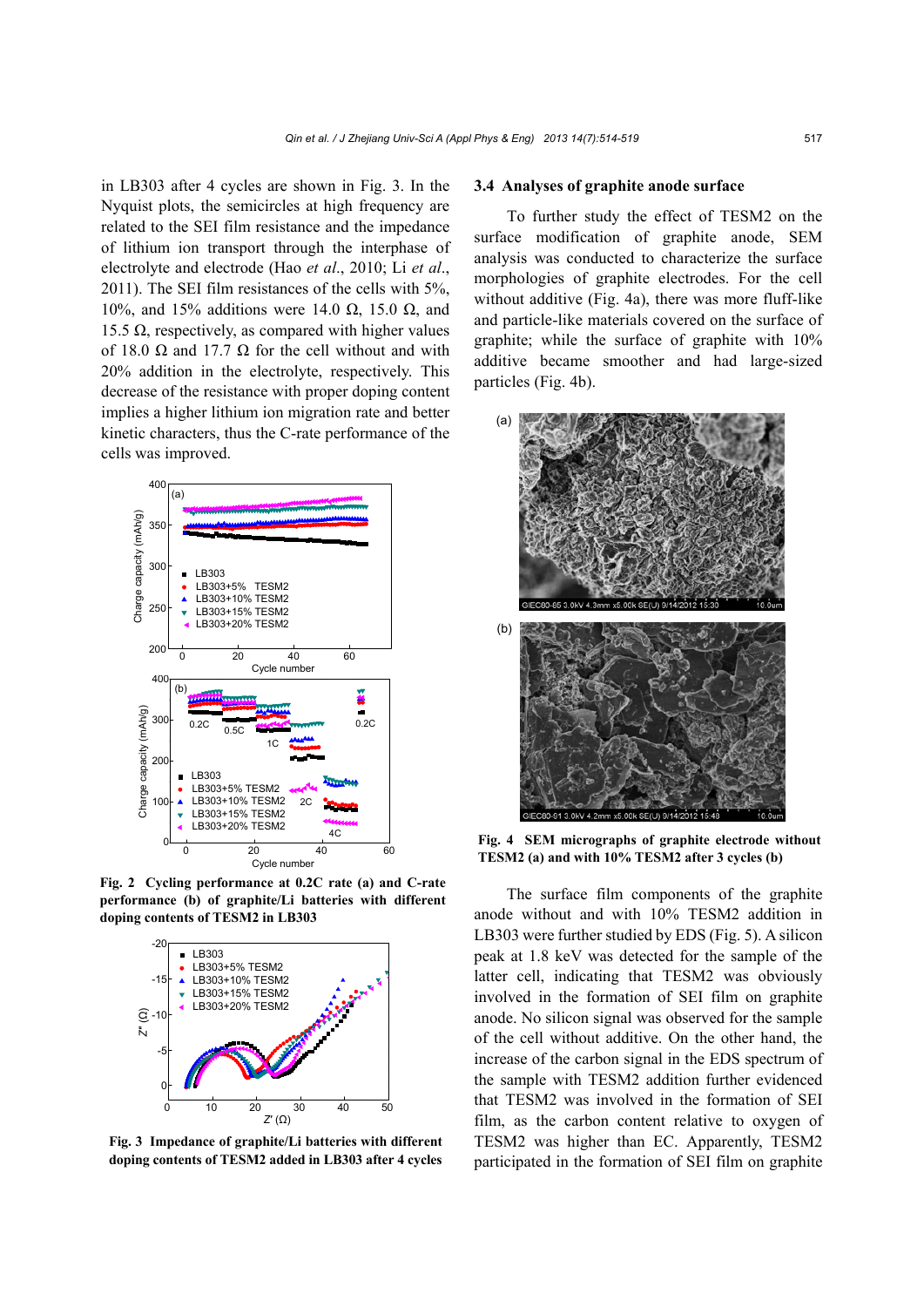anode, and thus improved the cycling and C-rate performance.



**Fig. 5 EDS spectrum of graphite electrode without and with 10% TESM2 after 3 cycles** 

### **4 Conclusions**

Oligo(ethylene oxide) functionalized triethoxysilane (TESM2) was synthesized as film forming additive for graphite anode in lithium-ion batteries. In an electrolyte of 1 mol/L LiPF $_6$ /EC:DEC: DMC with an optimized content of triethoxysilane compound (15%), both the cycling performances and C-rate capabilities of graphite/Li half cells are significantly improved. The graphite/Li half cells delivered a very high specific capacity of 370 mAh/g at 0.2C without any capacity loss for 60 cycles, and retained a capacity of 292 mAh/g at 2C rate. EIS, SEM, and EDS analyses disclosed that the TESM2 participated in the formation of stable and effective SEI film on the surface of graphite electrode, thus improved the performance of graphite half cells. Therefore, triethoxysilane compound with oligo(ethylene oxide) substituent is a promising additive candidate to be used for improving the performances of LIBs.

#### **References**

- Aurbach, D., Gamolsky, K., Markovsky, B., Gofer, Y., Schmidt, M., Heider, U., 2002. On the use of vinylene carbonate (VC) electrolyte solutions for Li-ion as an additive to batteries. *Electrochimica Acta*, **47**(9):1423-1439. [doi:10. 1016/S0013-4686(01)00858-1]
- Aurbach, D., Gnanaraj, J.S., Geissler, W., Schmidt, M., 2004. Vinylene carbonate and Li salicylatoborate as additives in  $LIPF<sub>3</sub>(CF<sub>2</sub>CF<sub>3</sub>)$ <sub>3</sub> solutions for rechargeable Li-ion batteries. *Journal of the Electrochemical Society*, **151**(1): A23-A30. [doi:10.1149/1.1631820]
- Contestabile, M., Morselli, M., Paraventi, R., Neat, R.J., 2003. A comparative study on the effect of electrolyte/additives

on the performance of ICP383562Li-ion polymer (soft-pack) cells. *Journal of Power Sources*, **119-121**(SI): 943-947. [doi:10.1016/S0378-7753(03)00292-1]

- Ghosh, B.D., Lott, K.F., Ritchie, J.E., 2005. Conductivity dependence of PEG content in an anhydrous proton conducting sol-gel electrolyte. *Chemistry of Materials*, **17**(3):661-669. [doi:10.1021/cm0486969]
- Hao, X., Liu, P., Zhang, Z., Lai, Y., Wang, X., Li, J., Liu, Y., 2010. Tetraethylammonium tetrafluoroborate as additive to improve the performance of  $LiFePO<sub>4</sub>/artificial graphite$ cells. *Electrochemical and Solid-State Letters*, **13**(8): A118-A120. [doi:10.1149/1.3439642]
- Hu, Y.S., Kong, W.H., Wang, Z.X., Li, H., Huang, X., Chen, L.Q., 2004. Effect of morphology and current density on the electrochemical behavior of graphite electrodes in PC-based electrolyte containing VEC additive. *Electrochemical and Solid-State Letters*, **7**(11):A442-A446. [doi:10.1149/1.1807532]
- Li, L.L., Wang, B., Liu, L.L., Wu, Y.P., van Ree, T., Thavhiwa, K.A., 2011. Methyl phenyl bis-methoxydiethoxysilane as bi-functional additive to propylene carbonate-based electrolyte for lithium ion batteries. *Electrochimica Acta*, **56**(13):4858-4864. [doi:10.1016/j.electacta.2011.02.117]
- Markovsky, B., Nimberger, A., Talyosef, Y., Rodkin, A., Belostotskii, A.M., Salitra, G., Aurbach, D., Kim, H.J., 2004. On the influence of additives in electrolyte solutions on the electrochemical behavior of carbon/ LiCoO2 cells at elevated temperature. *Journal of Power Sources*, **136**(2):296-302. [doi:10.1016/j.powsour.2004. 04.017]
- Ryu, Y.G., Lee, S.S., Mah, S.K., Lee, D.J., Kwon, K., Hwang, S.S., Doo, S.G., 2008. Electrochemical behaviors of silicon electrode in lithium salt solution containing alkoxy silane additives. *Journal of the Electrochemical Society*, **155**(8):A583-A589. [doi:10.1149/1.2940310]
- Sakamoto, J.S., Wudlb, F., Dunn, B., 2001. Passivating lithium electrodes with trimethylsilylacetylene. *Solid State Ionics*, **144**(3-4):295-299. [doi:10.1016/S0167-2738(01)00902- X]
- Schroeder, G., Gierczyk, B., Waszak, D., Kopczyk, M., Walkowiak, M., 2006a. Vinyl tris-2-methoxyethoxy silane—A new class of film-forming electrolyte components for Li-ion cells with graphite anodes. *Electrochemistry Communications*, **8**(4):523-527. [doi:10. 1016/j.elecom. 2006.01.021]
- Schroeder, G., Gierczyk, B., Waszak, D., Walkowiak, M., 2006b. Impact of ethyl tris-2-methoxyethoxy silane on the passivation of graphite electrode in Li-ion cells with PC-based electrolyte. *Electrochemistry Communications*, **8**(10):1583-1587. [doi:10.1016/j.elecom.2006.07.030]
- Song, S.W., Baek, S.W., 2009. Silane-derived SEI stabilization on thin-film electrodes of nanocrystalline Si for lithium batteries. *Electrochemical and Solid-State Letters*, **12**(2): A23-A27. [doi:10.1149/1.3028216]
- Walkowiak, M., Waszak, D., Schroeder, G., Gierczyk, B., 2008. Polyether-functionalized disiloxanes as new film-forming electrolyte additive for Li-ion cells with graphitic anodes.